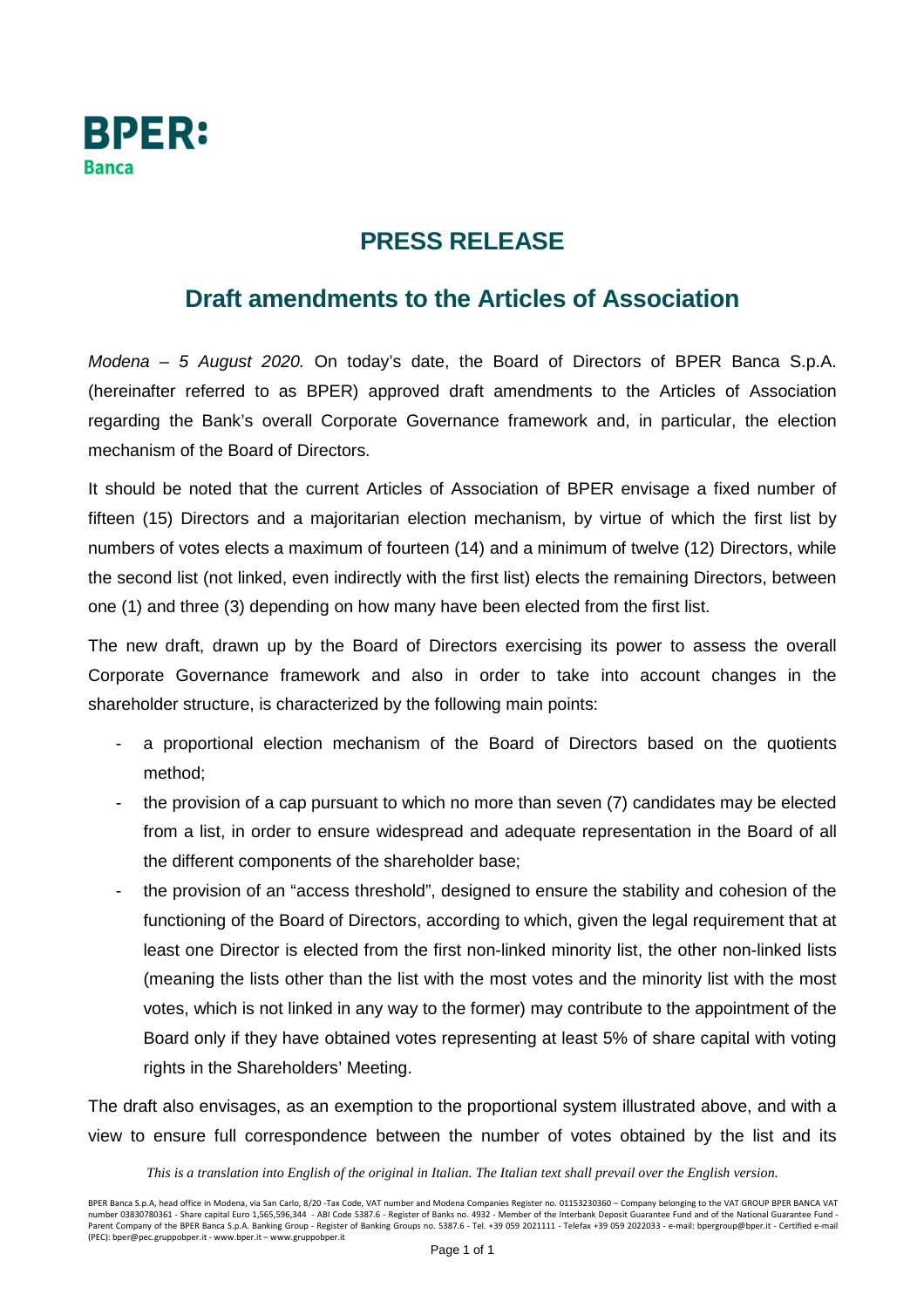representation on the Board, that the limit of seven (7) directors does not apply if the list that came first obtained a number of votes exceeding 50% of share capital with voting rights in the Shareholders' Meeting. In this case, a rule similar to that currently envisaged by BPER's Articles of Association, which entails the extraction of between fourteen (14) and twelve (12) Directors from the first list and the possibility for one (1) to three (3) Directors to be elected from the second list, which is not linked in any way to the first, depending on the difference in number of votes between the two lists.

In accordance with the provision to enable Shareholders to decide on the composition of the Board of Directors, lastly, it is envisaged that the power of the outgoing Board of Directors to submit a list of candidates for the election of the management body be eliminated.

Other amendments regard, inter alia:

- the elimination of the position of Honorary Chairman;
- a change in the structure of executive bodies, making the appointment of the Executive Committee optional, as well as envisaging the option to establish one or more managerial committees on proposal of the Chief Executive Officer;
- the extension of the rules relating to board committees and a better definition of the powers of the General Manager;
- the reduction of the number of members of the Board of Statutory Auditors, from current five (5) Standing Auditors to three (3).

The amendments to the Articles of Association will be submitted to the approval of an extraordinary Shareholders' Meeting, to be convened, after receipt of the required authorization of the Supervisory Authority.

BPER Banca S.p.A.

The press release is also available in the 1INFO storage device.

Contacts:

**Investor Relations Corporate Governance Media Relations Corporate Governance Media Relations Gilberto Borghi Daniel Konstantin Normann Eugenio Tangerini**  Office: +39 059 2022194 Office: +39 059 2021312 Office: +39 059 2021330 gilberto.borghi@bper.it danielkonstantin.normann@bper.it eugenio.tangerini@bper.it

*This is a translation into English of the original in Italian. The Italian text shall prevail over the English version.* 

BPER Banca S.p.A, head office in Modena, via San Carlo, 8/20 -Tax Code, VAT number and Modena Companies Register no. 01153230360 – Company belonging to the VAT GROUP BPER BANCA VAT number 03830780361 - Share capital Euro 1,565,596,344 - ABI Code 5387.6 - Register of Banks no. 4932 - Member of the Interbank Deposit Guarantee Fund and of the National Guarantee Fund Parent Company of the BPER Banca S.p.A. Banking Group - Register of Banking Groups no. 5387.6 - Tel. +39 059 2021111 - Telefax +39 059 2022033 - e-mail: bpergroup@bper.it - Certified e-mail (PEC): bper@pec.gruppobper.it - www.bper.it – www.gruppobper.it